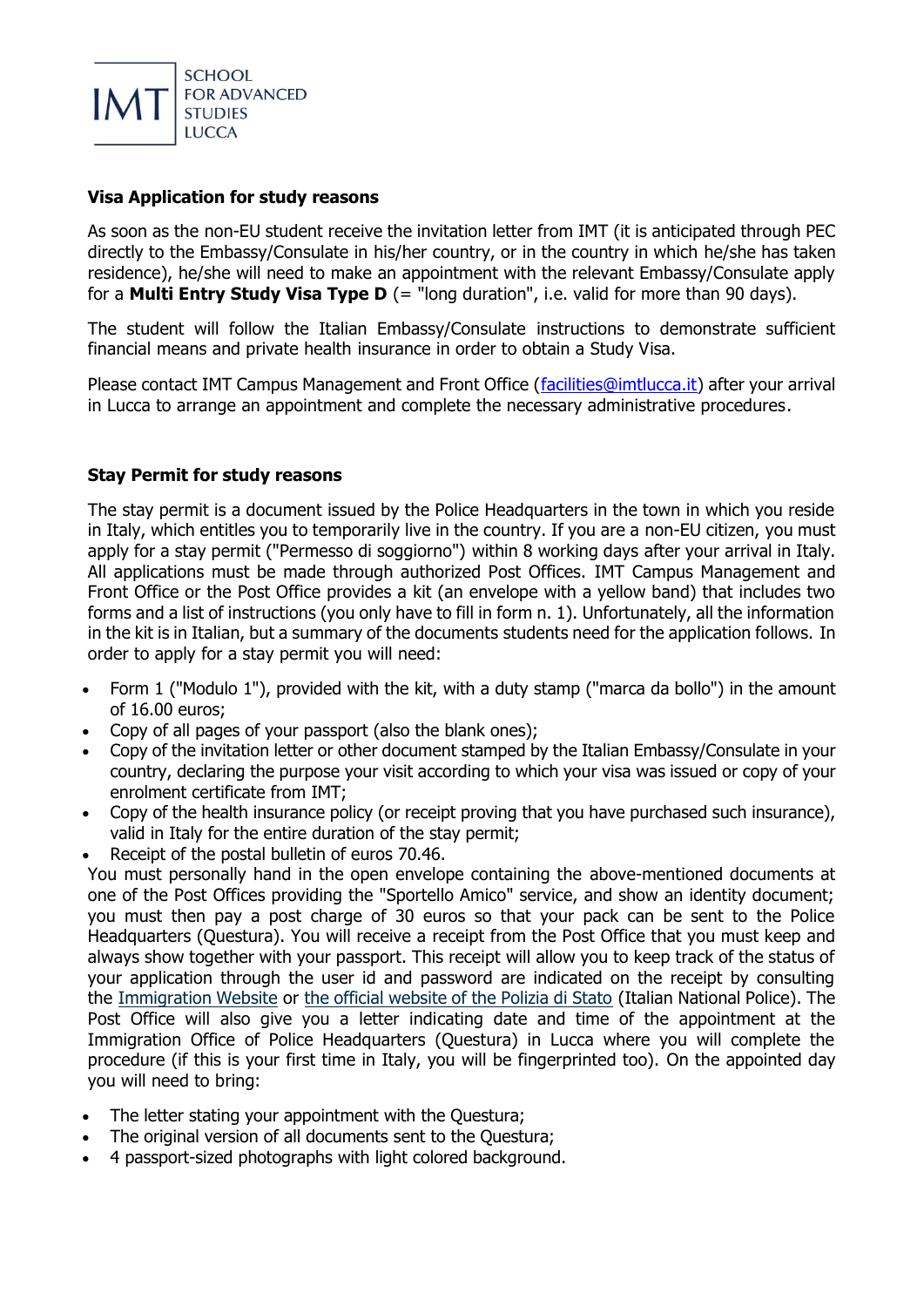

You will then need to go a second time to the Immigration Office of Police Headquarters in order to pick up your electronic stay permit. Below you will find the address of the Questura. If possible, the IMT Campus Management and Front Office will assist you during the application at the Post Office and during your first appointment at the Questura.

Questura di Lucca Viale Cavour, 120 55100 Lucca (LU) Phone: +39 0583 45511

### **Scientific Visas for Researches**

Starting from February 21, 2008, the Decree-Law n. 17 of January 9, 2009 - enacting the European Directive 2005/71/CE "concerning a specific procedure of admittance for non EU citizens for research reasons" - has come into force. Article 27-ter of "Testo Unico per l'Immigrazione" (Decree-Law on Immigration) allows non-EU citizen to enter Italy and stay there for more than 3 months in case they have a degree that allows to access a Ph.D. program in their country. The selection of the researcher is up to the university/research institute where the activity has to be carried out. The research program can be carried out only at universities/research institutions that - as IMT - have already registered in the appropriate list of the Ministry of University and Research.

- Welcome agreement The research institution has to stipulate with each researcher an agreement indicating:
	- The research project approved by the institution, subject to the prior evaluation of research subject and qualifications of the researcher;
	- The commitment of the researcher to carry out the approved project and the commitment of the institution to host the researcher, to assure the juridical relation and the work conditions agreed upon, to correspond the economic resources monthly (the amount must be at least twice as much as the social cheque), to bear the expenses for the voyage back of the researcher, to stipulate a health insurance for the researcher and his/her relatives and to provide for their registration to the National Health Service. The relation with the researcher can be that of subordinate work, autonomous work or scholarship for research training.
- Request for the scientific visa and Stay Permit The research institution submits the request for the entry clearance to the "Sportello Unico per l'Immigrazione" (prefecture immigration office) at the relevant prefecture through the appropriate online procedure. The office issues the entry clearance as soon as the Police Headquarters gives positive assessment on the non-existence of reasons preventing the entry in Italy and the completeness of the documentation. The welcome agreement automatically decays in case the entry clearance is not issued. IMT informs the researcher as soon as he/she can go to the Italian Embassy/Consulate in their country to collect the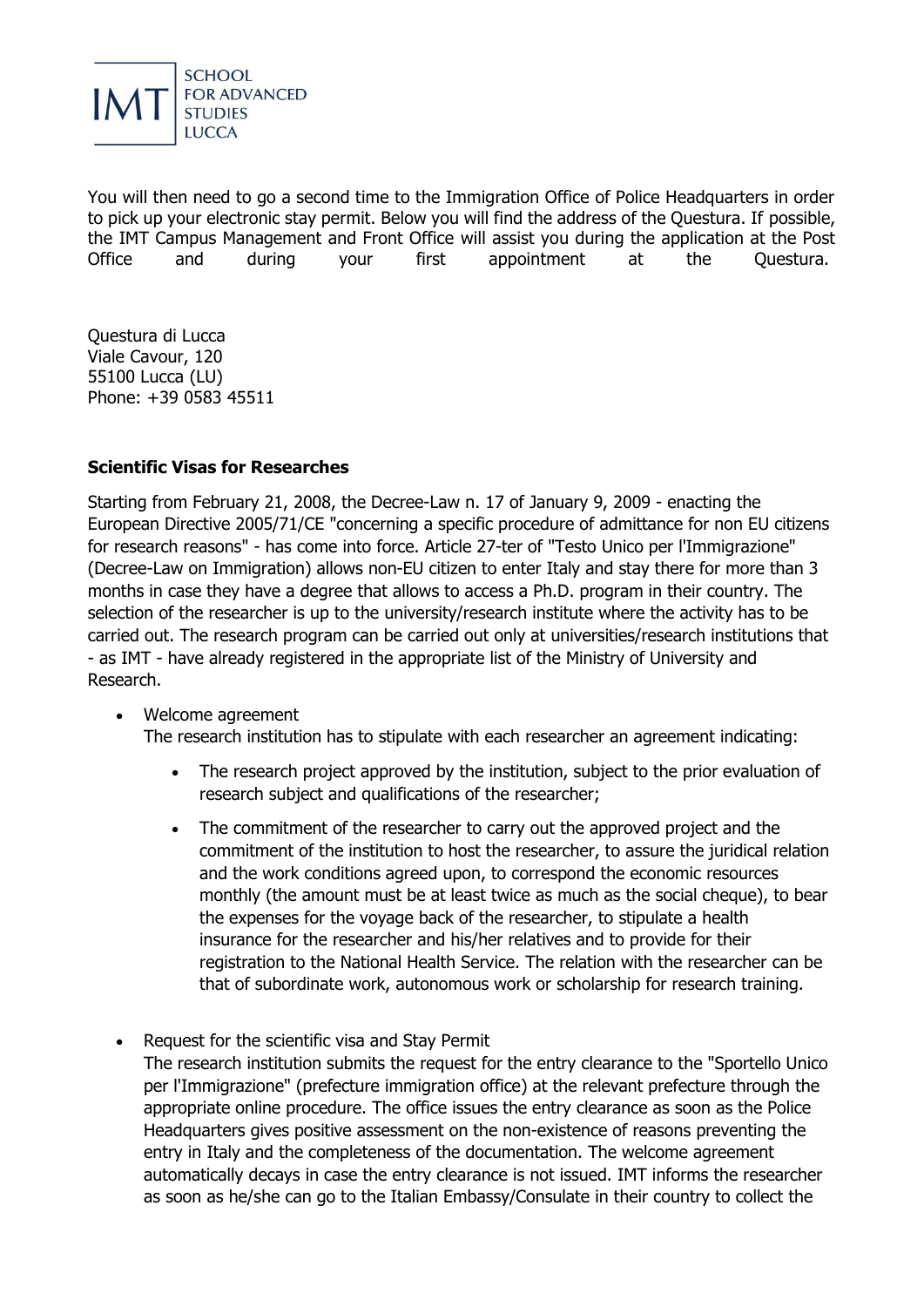

visa. Once the visa is issued, the researcher has to go to the prefecture immigration office to collect the "modello 209" (request for the stay permit) within 8 days from their arrival in Italy. The researcher will hand in the form - duly filled out - to the Post Office in order to start the procedure to get the stay permit, which will cover the whole duration of the activity. Start of the research activity and teaching activity Research activities can be carried out even while waiting for the stay permit. As soon as the permit is issued, the researcher is allowed to teach, provided that the teaching activity is related to the research project indicated in the agreement and in compliance with IMT Statute and Regulations.

Family Re-Union

The researcher can request an entry clearance for family re-union, regardless of the duration of his stay permit. The relatives will have a stay permit of the same duration of that of the researcher.

- Researcher admitted to another EU country If a researcher has been admitted to another EU Country, he/she can enter Italy - in order to work on his/her research - without visa:
	- For stays up to 3 months: the entry clearance will be substituted by a communication -submitted through the appropriate online form - to the prefecture immigration office that will convene the researcher to get a copy of agreement, health insurance and declaration issued by the Italian host institution;
	- For more than 3 months: the researcher needs an entry clearance subordinated to the stipulation of the welcome agreement with the Italian university/research institution.

# **Standard Procedure for Teaching Staff**

• Visa Application

Non EU citizens are required to possess a Work Visa, which represents the authorization to enter and to work in Italy. Visa should be requested personally at the Italian Diplomatic Offices (Italian Embassy or Consulate) in your home country or in the country of your permanent residence (requests may vary depending on the country and on the Consulate: please check the Italian Foreign Affairs Ministry **[website](http://www.esteri.it/visti/index_eng.asp)** for further information about Visa in Italy. Work Visa is the Long Stay or National Visa (VN), which is issued only for periods exceeding 90 days (Type D). We suggest you to ask for a multi-entry Visa. Prior to Visa application you have to obtain the following documents from the School: Prior to Visa application you have to obtain the following documents from the School:

- A certification issued by the competent Provincial Labour Office (Direzione Provinciale del Lavoro) stating that the work contract does not constitute subordinate employment;
- An authorization to enter Italy for work reasons (Nulla osta) issued by the competent Police Headquarters (Questura);

 $\bullet$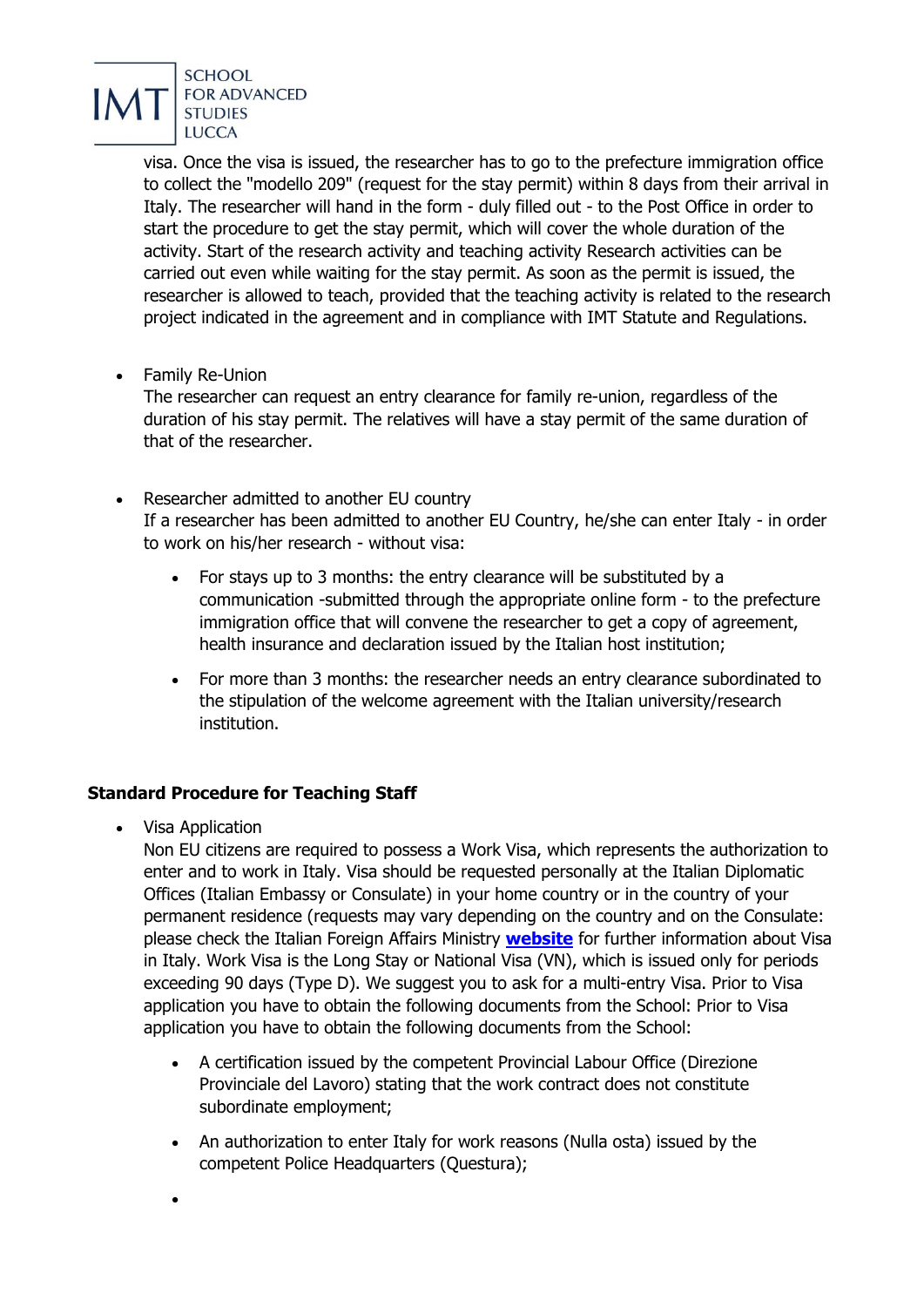

A declaration of the School testifying the availability of suitable lodging.

Once you receive all these documents, you can apply for your Work Visa: for the procedures please visit the Embassy or Consulate closest to your residence, as listed on the [website of the Ministry of Foreign Affairs.](http://www.esteri.it/MAE/EN/Ministero/LaReteDiplomatica/Ambasciate/default.htm) Work Visa, in general and according to Embassy or Consulate instructions, requires you to have:

- A private health insurance before applying for a Work Visa. This health insurance must cover expenses in the event of emergency treatments and/or urgent hospitalization (admission via the hospital casualty ward); it must cover the entire duration of your stay in Italy; it must be valid for the territory of all member states applying the Schengen Agreement in its entirety; it must guarantee the policy holder's return to his/her own country in case of serious illness; it must be translated into Italian and legalized by the Italian Embassy/Consulate;
- Travel arrangements;
- Financial means.
- Stay Permit for work reasons

If you are a non EU citizen you must apply for a stay permit ("Permesso di soggiorno") within 8 working days from your arrival in Italy. All applications must be made through the authorized Post Offices. The Post Office provides a kit (envelope with a yellow band) which includes two forms and a list of instructions (you have to fill in both forms nr. 1 and nr.2). Unfortunately, all information is in Italian, so the summary of the documents you need for the application follows. In order to apply for a stay permit you need:

- Form 1 ("Modulo 1"), provided with the kit, with a duty stamp (marca da bollo) of 16.00 euros;
- Form 2 ("Modulo 2"), provided with the kit;
- Copy of all pages of your passport (also the blank ones);
- Copy of documentation stamped by the Italian Embassy/Consulate in your country, declaring your visit purpose and according to which your visa was issued;
- Receipt of the postal bulletin of euros 70.46.

You must personally hand in the open envelope containing the abovementioned documents at one of the Post Offices providing the "Sportello Amico" service, showing an identity document; you must then pay a post charge of 30,00 euros so that your kit can be sent to the Police Headquarters (Questura). You will receive a receipt from the Post Office that you must keep in order to show it together with your passport. This receipt will allow you to keep track of the status of your procedure through the user id and password, indicated on it, by consulting the [Immigration website](http://www.portaleimmigrazione.it/) or [the official website of the](http://www.poliziadistato.it/articolo/10619-English) Polizia di Stato - Italian National Police. The Post Office will also give you a letter indicating date and time of the appointment at the Immigration Office of Police Headquarters (Questura) in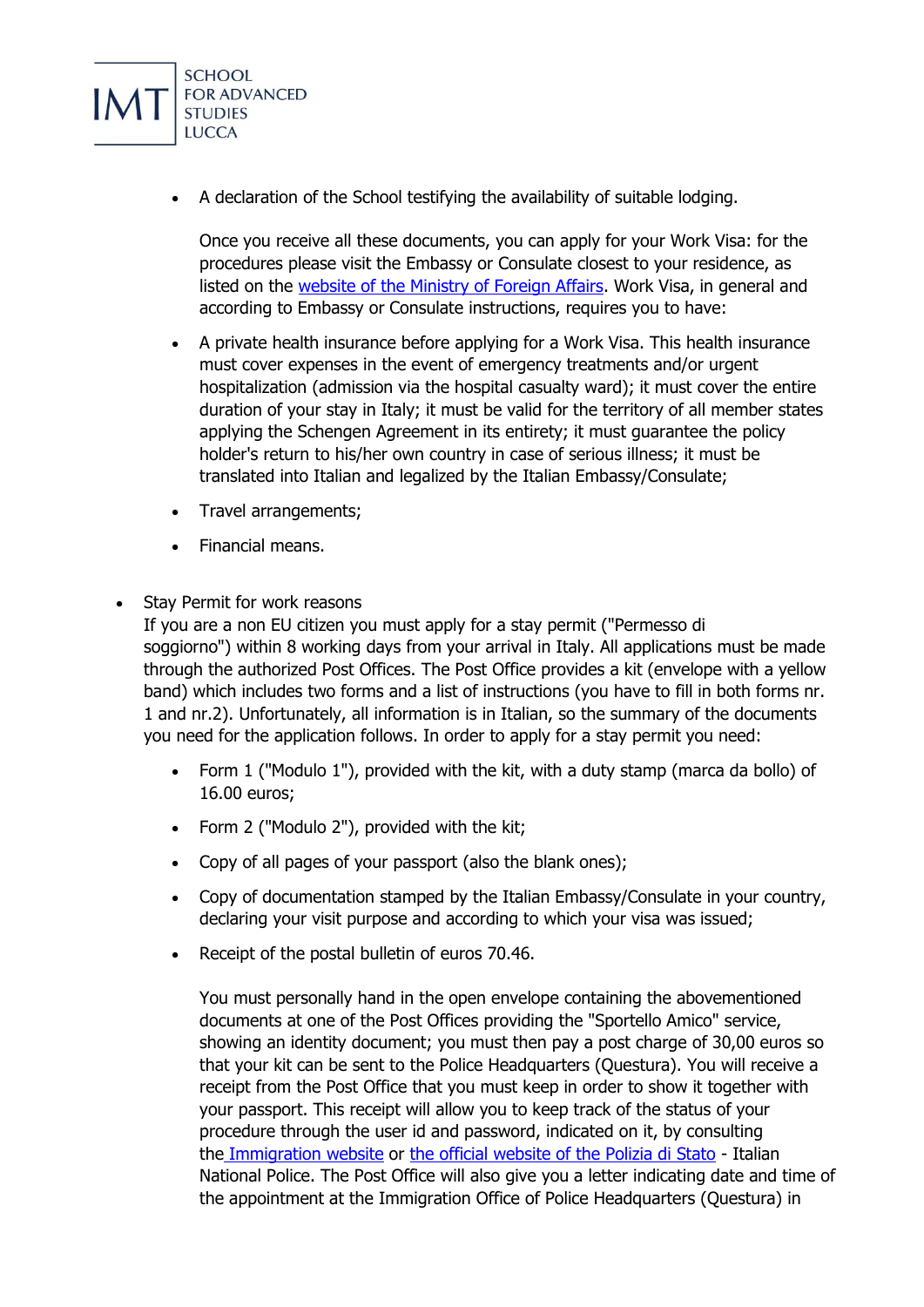

Lucca where you will complete the procedure (if this is your first time in Italy, you will be fingerprinted too). On that day you have to bring:

- The letter relating to your appointment with the Questura;
- The original version of all documents sent to the Questura;
- 4 passport-sized photographs with light background.

You will then go a second time to the Immigration Office of Police Headquarters in order to pick up your electronic stay permit. Below you will find the address of the Questura. If possible, the IMT Campus Management and Front Office will assist you during the application at the Post Office and during your first appointment at the Questura.

Questura di Lucca - Viale Cavour, 120 55100 Lucca (LU) Phone: +39 0583 45511

# **Renewal of your Stay Permit**

We would remind you that it is your responsibility to check the expiry date of your stay permit, and to contact the IMT Campus Management and Front Office at least 3 months before the expiry date. We would like to emphasize that the consequences of an expired permit are very serious (you will be immediately compelled to return to your country with no possibility of re-entering Italy). The procedure for the renewal of your stay permit is the same as described in the section "Stay permit for study reason" (if you are a Student) or Standard Procedure for Teaching Staff - Stay permit for work reason" (if you are a researcher or a professor). Documents to be put into the envelope for the request of renewal are as follows:

- Form 1 with a duty stamp of 16.00 euros;
- Form 2 (for researchers or professors only);
- Copy of the permit to be renewed;
- Copy of all pages of your passport (also the blank ones);
- Copy of the enrolment certificate from IMT declaring that you have passed at least one exam for the first renewal and at least 2 exams for further renewals (for students only);
- Proof that you have sufficient economic means for the entire duration of the stay permit if not a scholarship recipient (for students only);
- Copy of the current contract with IMT (for researchers or professors only);
- Copy of your latest "CUD" and copies of your pay check from the year in progress (for researchers or professors only);
- Copy of your health insurance or payment receipt, valid in Italy for the entire duration of the stay permit (for students only);
- Copy of your rental contract or declaration of accommodation provided by the School;
- Receipt of the postal bulletin of euros 70.46.